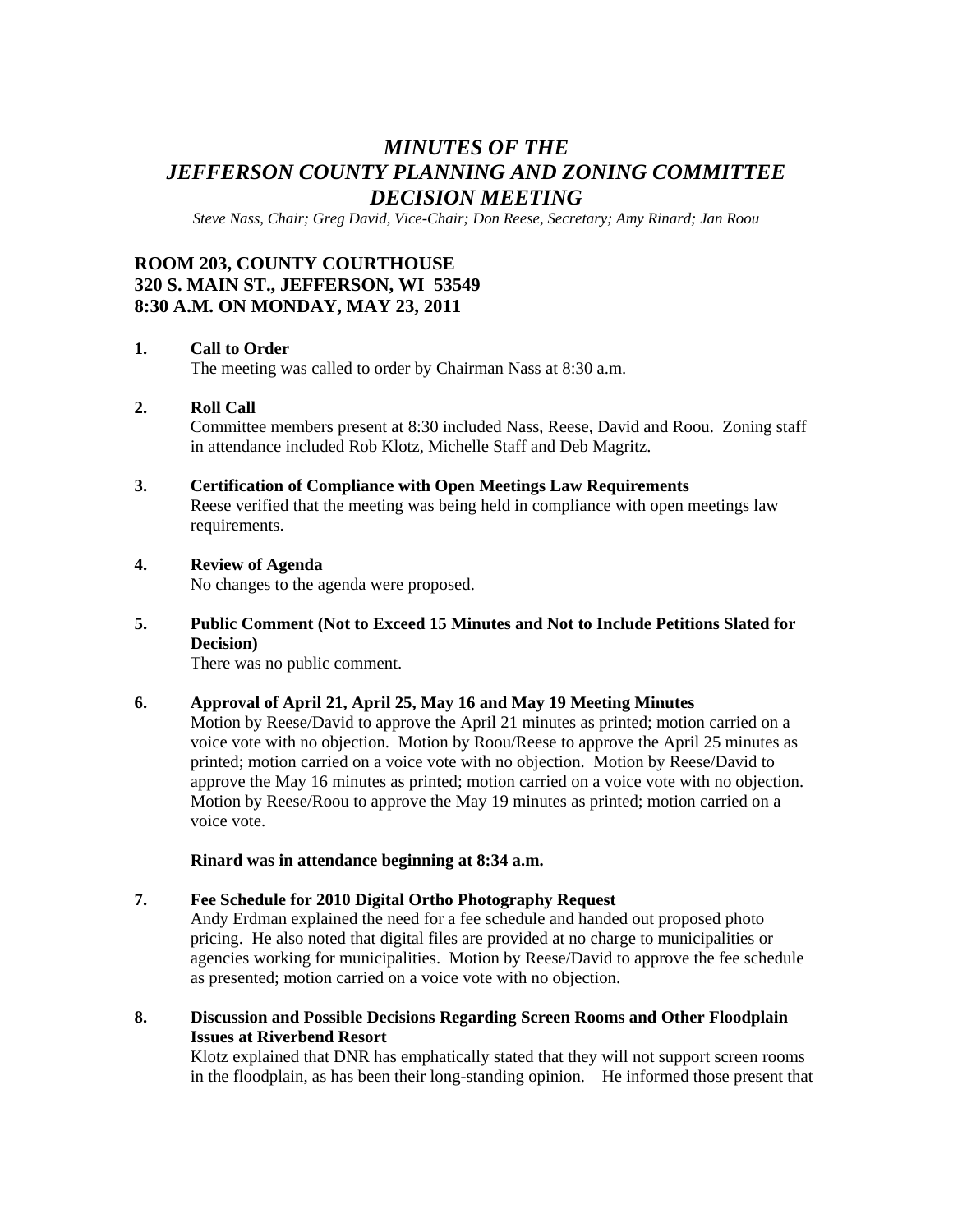Jefferson County will be receiving a Community Assistance Visit (CAV) audit by the Federal Emergency Management Agency (FEMA) and Wisconsin Department of Natural Resources (DNR) this summer, the first since 1994. DNR is redoing the flood study of 2009 within the next year, including the Crawfish River area. Klotz explained the concerns regarding issuing any shed or deck permits for Riverbend at this time, but also reported that a couple of inches of dirt or gravel, or a concrete slab at grade is not considered floodplain fill according to DNR. Motion by Reese/Roou to abide by DNR's interpretation of the floodplain ordinance and to no longer issue permits for sheds or decks in Riverbend. Motion carried on a voice vote with no objection. Riverbend management and representatives on hand requested that the decision be sent to them, and they will distribute it to their membership.

## **9. Status of 2011 Planning and Zoning Department Budget**

Klotz explained the figures for April.

#### **10. Discussion Regarding Schultz Violation Letter from Town of Aztalan**

Nass explained the concern regarding this property and action to date. Nass asked Gene Olson, Aztalan Town Chairperson to comment. Aztalan will cite Schultz under their nuisance ordinance, and Zoning will continue to write citations also. Nass instructed Klotz to have a conversation with Corporation Counsel regarding the best course of action. Molinaro volunteered to contact Corporation Counsel, the District Attorney and the Presiding Judge to meet with staff regarding this issue.

## **11. Discussion and Possible Decision Regarding Complaint Concerning Properties in Hebron**

Staff explained what she found on her inspections. Klotz explained will ask Staff to write a response to the Town of Hebron.

#### *SEE INDIVIDUAL FILES FOR A COMPLETE RECORD OF THE FOLLOWING ACTIONS:*

- **12. Discussion and Possible Action on Petition 3502A-10 for Merlin and Norma Medenwaldt, Previously Approved by County Board on February 8, 2011**  Motion by Reese/Roou to approve the minor adjustment proposed by the petitioners due to soils. A signature by the Town of Milford is required on the new preliminary certified survey map. Motion carried on a voice vote with no objection.
- **13. Decisions on Petitions Presented in Public Hearing on April 21, 2011 and Subsequently Postponed: APPROVED WITH CONDITIONS** CU1654-11 – Gene Olson, Town of Aztalan on a motion by Roou/David; motion carried on a voice vote with no objection. **APPROVED WITH CONDITIONS** CU1655-11 – Town of Sumner and Mud Lake Sportsmen's Club Properties, Town of Sumner on a motion by Roou/Reese; motion carried on a voice vote with no objection.
- **14. Decisions on Petitions Presented in Public Hearing on May 19, 2011 APPROVED WITH CONDITIONS** 3524A-11 – Barry Pechous/Beverly Maier Trust Property, Town of Cold Spring on a motion by Reese/David; motion carried on a voice vote with no objection.